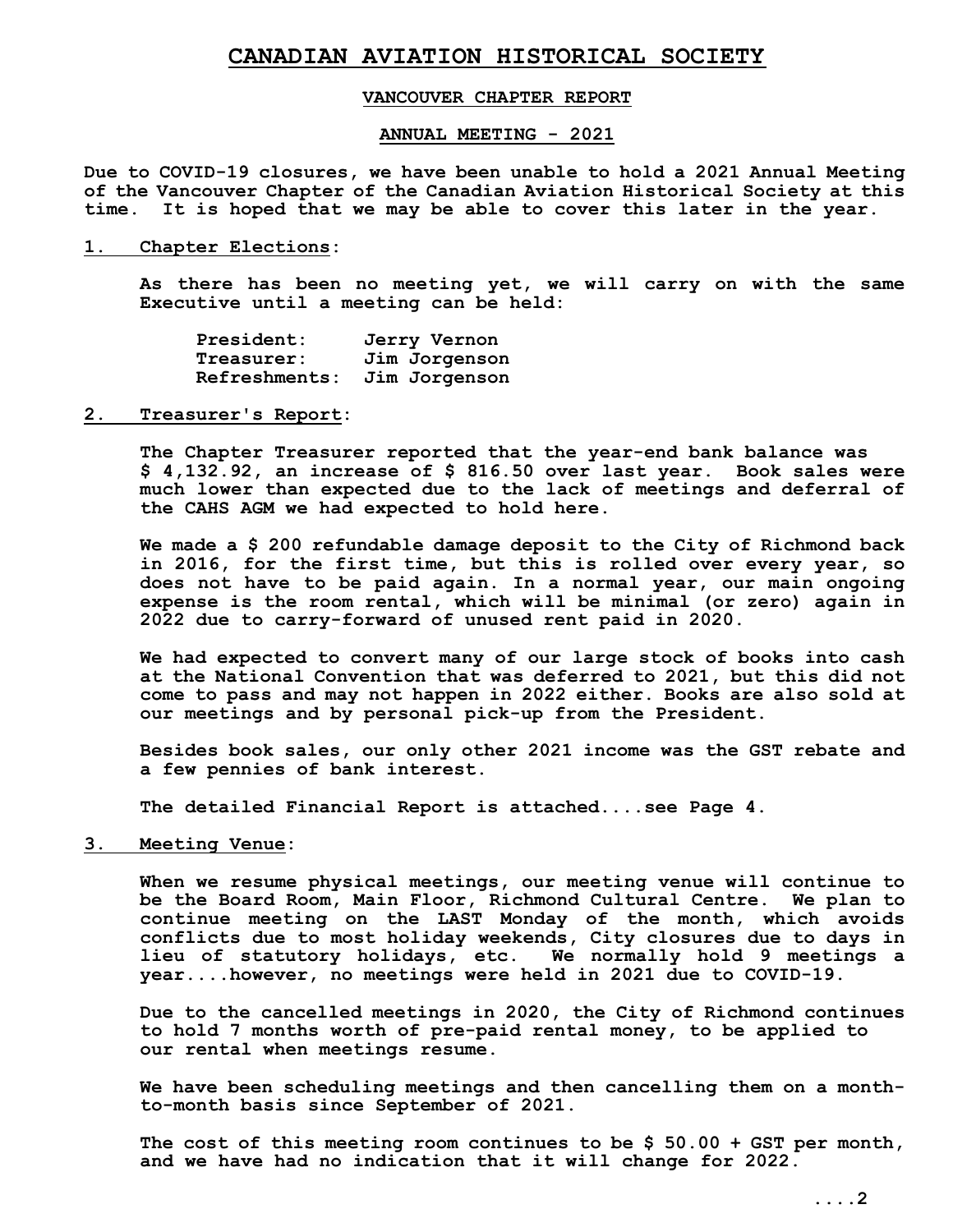**Our meetings run from 1900 - 2130 hrs, which is dictated by the unionized Richmond staff's hours of work, even though we are paying for a 4-hour booking in the room(1730 - 2130). This early 7 PM start time is thought be one reason for low attendance.**

### **4. Membership:**

**Meeting attendance has ranged from 8 to 11 in the past, with an average of 8 to 9, which is still not good enough to bring in some of the available outside speakers. We keep in touch with our members by e-mail and expect to see them again in the future. Altogether, about 20 different people normally attend one or more Chapter meetings during the year, but never more than a dozen at any given meeting.**

**Paid Chapter Membership in 2020 was 16, and there were also some payments in advance for 2021. Several others had not yet paid when meeetings were cancelled in 2020. Several National Members pay the Chapter Dues but are unable to attend the meetings.**

**The Chapter Membership Fee was dropped to \$ 10.00 in 2019, in light of our healthy financial position. We will continue to waive the Chapter Membership Fee until such times as we are able to hold meetings again.**

#### **5. CAHS Convention:**

**We had been looking forward to holding the deferred National Convention here in 2021, so it was a disappointment to have to defer it again. Having the AGM here will give us a chance to sell more of our stock of books stored in the President's basement.** 

#### **6. FAX Machine:**

**The CAHS-owned fax machine(supplied in 1994) is now operating on a plug-in-on-demand basis only, at (604) 420-6065. Call ahead before you try to send a fax(if anyone out there still uses faxes!!)**

**7. Chapter Newsletter:**

 **This Chapter continues to operate with no hard copy Chapter Newsletter. With the small circulation, high cost of postage, etc., it is not considered economically viable. However, our meetings are listed on the CAHS website and gratis in the local airport newspaper, which has brought in some inquiries and some new faces. Also, the Chapter President sends an e-mail meeting notice and newsletter to all local CAHS members and to others who attend the meetings or have attended in recent years. We also send this now to all National Members scattered around BC, unless they ask to be taken off the list.** 

**All of the regular attendees have an e-mail address, so the lack of a hard copy mailout is not a problem.**

#### **8. Meeting Programs**

**We own our own laptop and digital projector, so a wider variety of programs can be scheduled. Having our own equipment saves a \$ 50/ meeting rental cost from the City and also the embarrassment of having projectors and laptops that refuse to talk to each other.**

**As there have been no meetings in 2021, interesting aviation videos are being occasionally forwarded to everybody.**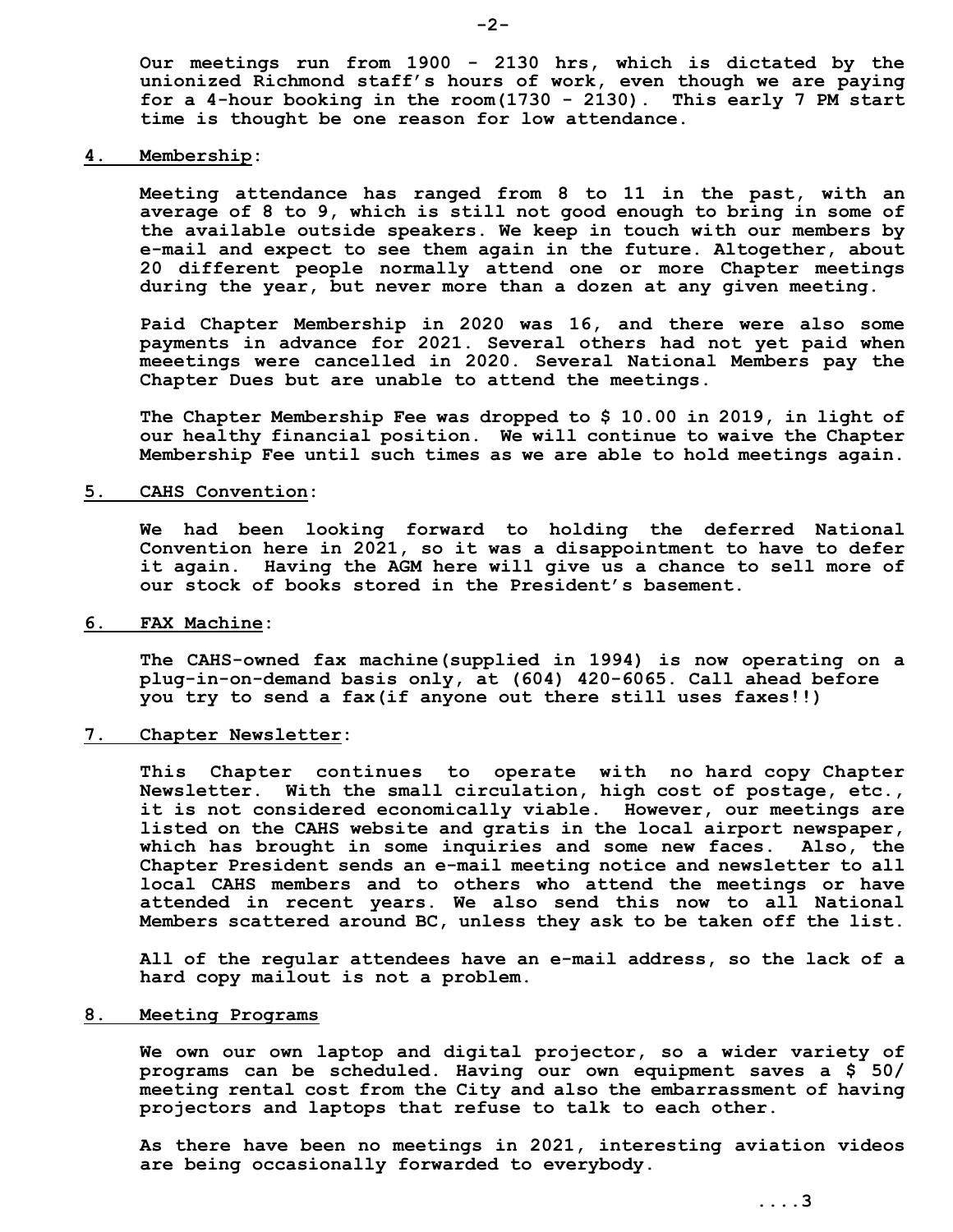**Although there are about 90 CAHS National Members in B. C., only about 25 or 30 are in reasonable proximity to our Vancouver Chapter meetings. However more than half of them never come to a meeting, for whatever excuse or reason.**

**9. Books:**

**Due to COVID-19, book & Journal sales in 2021 were only \$ 956.00, to a few people who were willing to put on a mask and come to pick them up. In addition, one of the Chapter members was successfully able to sell a substantial number of our books to the general public via Facebook.**

**We also donated several books as raffle prizes to the Air Force Officers' Association to reduce our stockpile. If we are unable to sell more in a reasonable period, we may donate a lot to the Canadian Museum of Flight and the B. C. Aviation Museum.**

**10. Chapter Projects:**

**We had no 2021 projects and have no plans for any projects or major purchases in 2022.**

**11. 2022 Chapter General Meeting:**

 **COVID willing, the 2022 Chapter Annual Meeting will be held on the last Monday of January, 2023(ie: 30 Jan 23), at the Richmond Cultural Centre.**

**If we get started again in the next few months, we will hold a belated 2021 Chapter Annual General Meeting.**

> **J. E. (Jerry) Vernon, P. Eng., Chapter President**

**ATTACHMENT: Financial Report (attached as Balance Sheet on Page 4)**